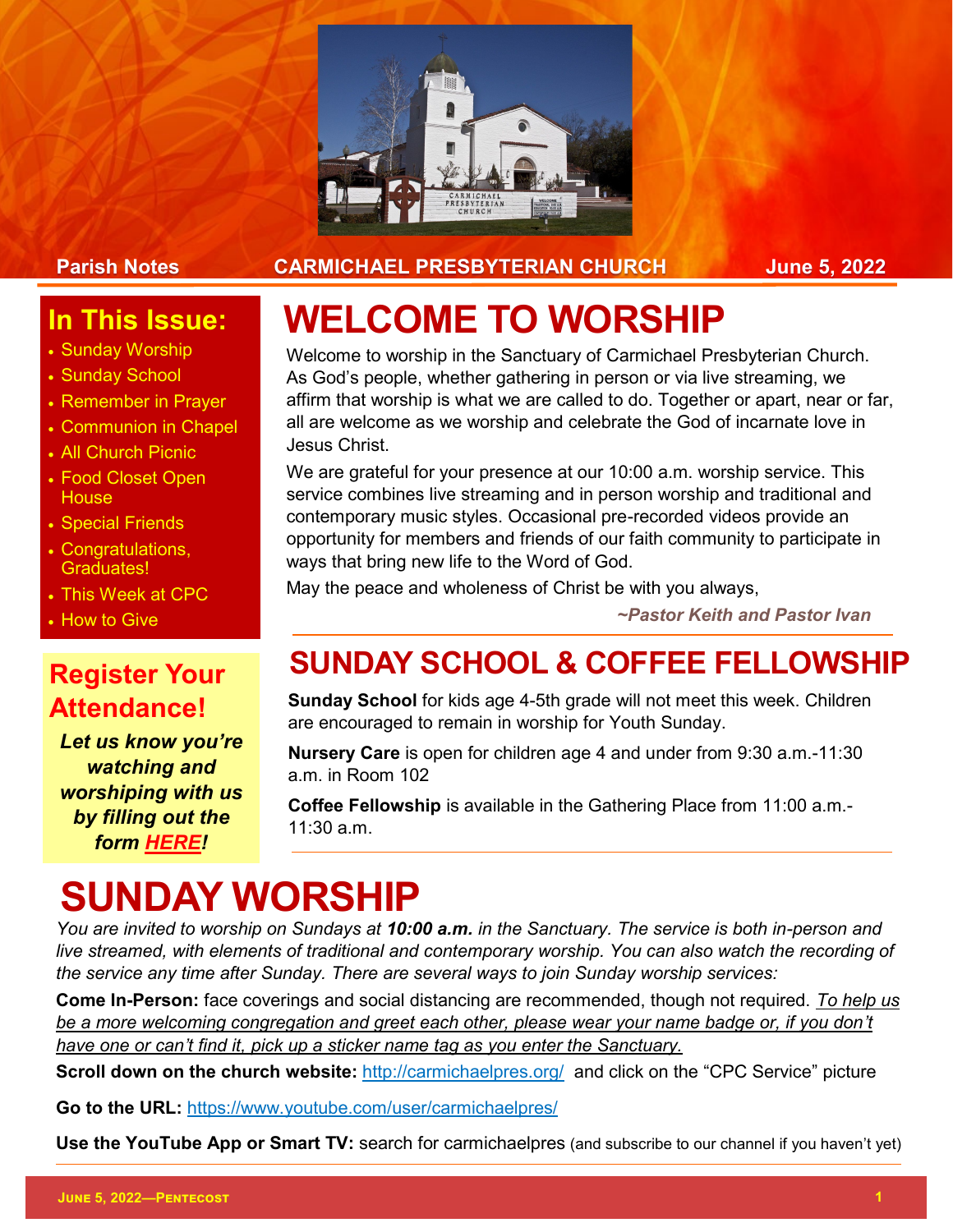#### **Remember in Prayer:**

- **Victims of Natural Disasters & Violence Worldwide**
- **COVID-19 Victims**
- **Bill Ballantine**
- **Victoria Bush**
- **Mary Torgerson** • **Bob Clark**
- 
- **Sharlene St. Clair** • **Thamsyne Brown**
- **Kate Erlich**
- **Debbie Bunn**
- **Jeff Sevigny**
- **Mary Buehler**
- **Sandy & Susan Williamson**
- **David Antonson**
- **Dick & Carole Jacobi**
- **Hazel Smith**
- **Bob Curtis**
- **Christine Randall-Walker**
- **John & Mary Simpson**
- **Lillie Tonkin**
- **Norma Kastl**
- **Marcia Law**
- **Chris Beeby**
- **Marie Frye**
- **Jymmye Black**
- **Madeleine Park**
- **Ethan Leek** (Jay & Laura Leek's son)
- **Ann Peck** (Keith DeVries' cousin) • **Jerry Turberville** (Marge
- Turberville's son) • **Sean Scott** (friend of Bill & Misty
- Dunn)
- **Keith & Kim Wattles** (Jessica Wattles' parents)
- **Juliana DeYoung** (Kristine DeYoung's daughter)
- **Rob Brock** (friend of Kate Erlich) • **Jenna** (Bep van der Mik's grandson's fiancée)
- **Maryellen Stoker** (Bonnie Paxton's sister)
- **Karen Andre** (Bep van der Mik's daughter)
- **Anna Fitzgerald** (Kelly Holland's mother)
- **Anne Amos** (friend of Joy Jones) • **Damon Kaiser** (friend of Mary
- MacDonald) • **Anne Wellman Jones** (Karen Banker's niece)
- **Pat Ison** (Terry Sakuda's cousin) • **Mary Beth Gracey** (Linda Gracey's
- daughter-in-law)
- **Evelt Sagers** (friend of Lynette Ledesma)
- **Wade Miller** (friend of Keith & Jenny DeVries)
- **Wylie Cummings** (Kate Erlich's former brother-in-law)
- **Carolyn Pritchett** (Melissa Ferrari's mother)
- **Barbara Lee** (friend of Bette Johnson)
- **Ermelinda Mark** (Monica Dahlberg's mother)
- **Dee Britton** (friend of Beth Lindley)
- **Bob Cullifer** (friend of Mary MacDonald)
- **Jay Geha** (Bonnie Pearson's son)
- **Michael Lauffelman** (husband of Cathy Levering's granddaughter)
- **Elvira Ramirez** (friend of Dick & Charlotte Frink)

## **COMMUNION IN CHAPEL TODAY**

We celebrate Youth Sunday and Pentecost today. Due to expected time constraints, we will not be celebrating the Lord's Supper as a part of the worship service in the Sanctuary. However, anyone who wishes to still receive communion today is invited to the Chapel following worship where Pastor Keith and Pastor Ivan will hold a brief communion service.

## **ALL CHURCH PICNIC TODAY!**

Get ready for food, fun, and fellowship at the All Church Picnic today at 12:00 noon at Gibbons Park (4701 Gibbons Drive in Carmichael). Bring your picnic lunch and a dessert to share. Picnic tables are available, but feel free to bring a chair or picnic blanket if you like. Lemonade and water will be provided. Bake your favorite pie for the pie bake off competition and win a prize! Play fun games for all ages and catch up with folks that you might not have seen in a while! Hope to see you there! Everyone is welcome!

## **PENTECOST OFFERING**

Today we celebrate Youth Sunday and receive the Pentecost Offering, which supports children at risk, youth, and young adults throughout the Presbyterian Church (USA). Forty percent of your contribution stays at CPC to support local youth and children's ministries. Find out more about how your gifts to this offering are used by reading the insert included with this week's *Parish Notes*.

## **FOOD CLOSET OPEN HOUSE**

To better serve the food needs of our neighbors, our Food Closet was fortunate to receive a grant from Sacramento Food Bank and Family Services. We received funding for a walk-in refrigerator/ freezer and improved lighting and security cameras. In addition, we have purchased shelving units to replace the old pallet system of organization.

Everyone is invited to come to the Food Closet after church next Sunday, June 12 to see the changes. Instead of going to the Gathering Place for coffee and cookies, head to the Food Closet for refreshments.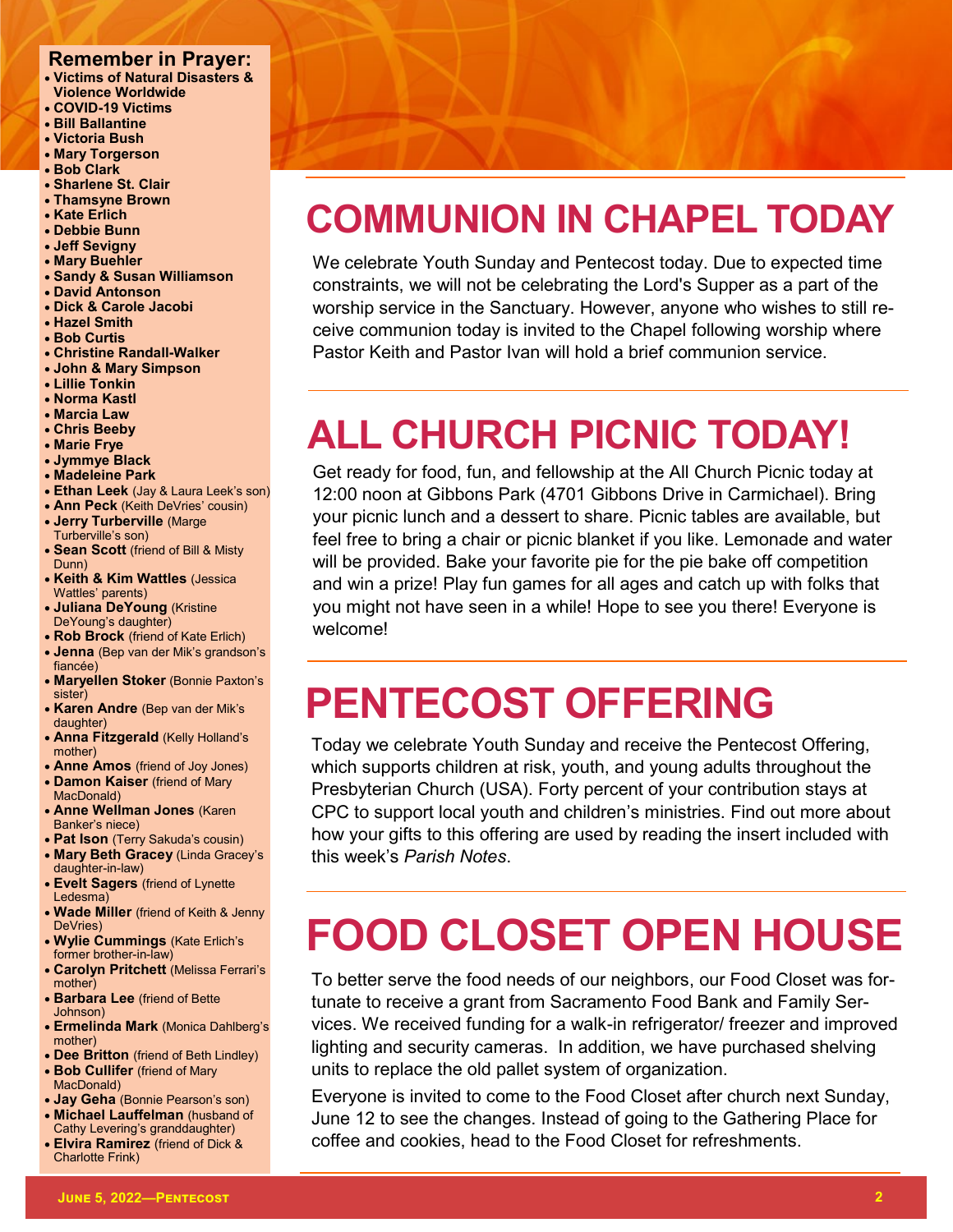## **Flowers**

The flowers decorating our Sanctuary this Sunday are given by **Barbara Farley** in celebration of May & June family birthdays - **Tim, Keith, Gail** and **Jeff.** 

### **In Sympathy**

Please remember in your prayers **Kate Eisel** and family on the loss of her mother, **Sylvia Ekberg** on May 29.

### **Special Friends**

Please pray for these folks whose health or other circumstances often keep them from attending worship. Because the list is long, we include a few each week.

**Linda Gracey Fran Hatch Alice Hill Leon & Cathy Hodge**

### **CPC's Mission**

*Responding to God's love through Jesus Christ, we:*

- *Welcome all*
- *Nurture relationships*
- *Grow in faith together*
- *Connect with and serve our community & the world*

### **Sanctuary CONGRATULATIONS, GRADUATES!**

Blessings and congratulations to these students in our CPC family who are graduating from high school this year:

> **Nathan Bracy**, El Camino High School **Michael Cherry**, Casa Roble High School **Tyler Dron**, El Camino High School

**Ada Lorraine**, American Canyon High School, Vallejo, CA

**Kay Hall**, El Camino High School

**Luke Jordan**, El Camino High School

**Rory Phillips**, Natomas Pacific Pathways Prep High School

**Braden Chandler**, grandson of Terry Barto, El Camino High School

**Caroline Crow**, granddaughter of George Burbank, Rio Americano High School

**David Lev Erlich**, grandson of John and Kate Erlich, Berkeley High School, Berkeley, CA

**Giselle Lachini**, granddaughter of Margo Scandella, Bellevue High School, Yarrow Point, WA

**Benjamin Simpson**, grandson of John and Mary Simpson, York School, Monterey, CA

**Katie Tozier**, granddaughter of Len Tozier, Woodcreek High School, Roseville, CA

**Keith Willey**, grandson of Howard & Sally Willey, Del Oro High School, Loomis, CA

We also proudly recognize these college and higher education scholars and their academic accomplishments:

**Allison Harvey Bashay**, granddaughter of Tim and Barbara Farley, George Washington University Medical School, Washington DC.

**Paige Naten**, granddaughter of Laurie White, M.S. in Communication Science and Disorders from Chico State University

**Andrew Olson**, grandson of Janet Olson, M.S. in Science, Technology & Public Policy from Georgetown University

**Christopher Olson**, grandson of Janet Olson, B.S. in Biomedical Engineering from Santa Clara University

**Christy Peterson**, daughter of Mike & Patty Peterson, B.S. in Nursing from University of Nevada, Reno

**Pauline Peterson**, granddaughter of Richard & Charlotte Frink, B.S. in Geology from University of Puget Sound